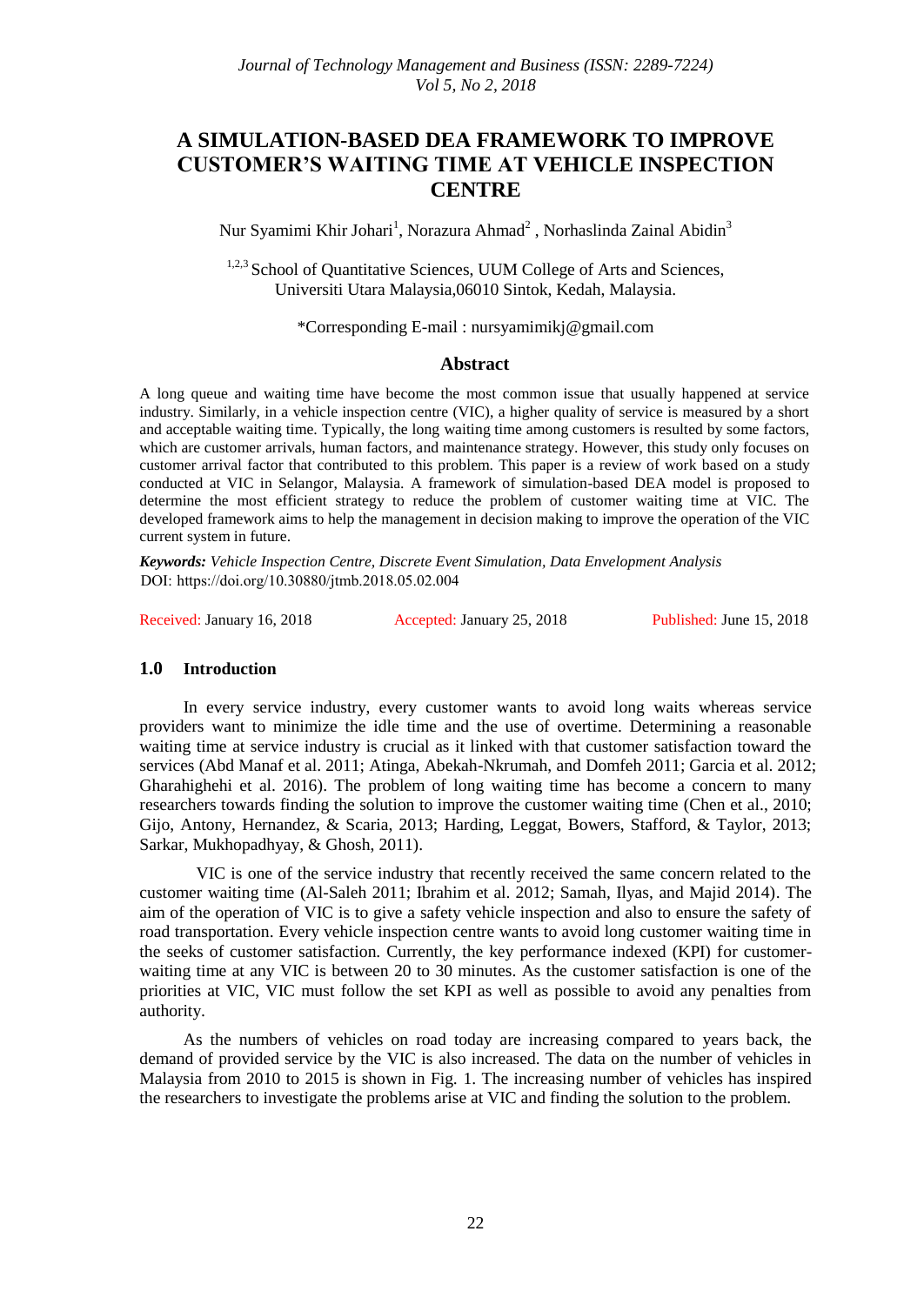#### *Journal of Technology Management and Business (ISSN: 2289-7224) Vol 5, No 2, 2018*



**Figure 1:** Number of Registered Vehicles in Malaysia from 2010-2015 Source: Road and Transportation Department (RTD), (2017)

From the literatures, long waiting time has become one of the main problems arise at VIC and simulation has been the popular method to solve the problem of customer dissatisfaction toward the given services (Al-Saleh 2011; Ibrahim et al. 2012; Samah, Ilyas, and Majid 2014). One of the appropriate methods that able to help in solving problem related to long waiting time is Discrete Event Simulation (DES) method (Gharahighehi et al. 2016). DES is a simulation method that used to characterize and to analyze the queues and interaction within the system (Siebers et al. 2010). A number of studies related to waiting time at VIC have been found in the literatures. For instance, Samah et al.(2014) identify the influence factors on the long customer waiting time at VIC. Finding from the study found that maintenance strategy is one of the factors contributed to customer waiting time. Besides, Ibrahim et al. (2012) built a DES simulation model to analyze the appointment system of VIC. An analysis of analytical work was done using spreadsheet followed by a development of simulation of service scheduling to reduce waiting time and to avoid clash between vehicles. Moreover, Al-Saleh (2011) proposed a DES method to simulate the motor vehicle inspection station and to predict the changes that might occur at inspection lanes. Eventhough DES is a potential method to minimize the waiting time problem at VIC, however DES is not able to provide determination of the best alternative for decision-making. To overcome the limitation, it is necessary to search for a method to find the most efficient strategy to reduce waiting time.

On the other hand, Data Envelopment Analysis is a linear programming method that can access the efficiency of multiple decision making units (DMU). The performance measure of DEA is called as relative efficiency, which is the sum of the weighted outputs divided by the sum of the weighted inputs (Ertay and Ruan 2005). Due to the ability of DEA to assess efficiency, it has been widely used in many study organizations, such as banks, airlines, hospitals, and manufacturing (Al-Refaie et al. 2014).

DES is a known method that able to handle "what-if" interaction of various components and processes while DEA will measure the efficiency of strategies from the simulation output analysis. DEA is a decision making tool to determine the best scenario from the potential scenarios. It has been found from the literatures that DES and DEA have been used to solve the problem on waiting time. For instance, Al-Refaie et al. (2014) applied DES and DEA approach to reduce the waiting time at emergency department (ED) and the finding of the study also helps to increase the number of patients served. Furthermore, Weng et al. (2011) developed simulation and DEA model to determine the best performing operation across multiple alternatives. The finding of the study also helps in minimizing the cost and waiting time while increases the patient satisfaction level. Besides, Van Den Bergh et al. (2013) used DES and DEA approach to solve the personal scheduling of aircraft line maintenance. Moreover, Pjevcevic et al. (2013) presented simulation and DEA method to perform the analysis of proposed scenarios for dry bulk cargo handling. Based on the reviews, it shows that the integration of DES and DEA methods is a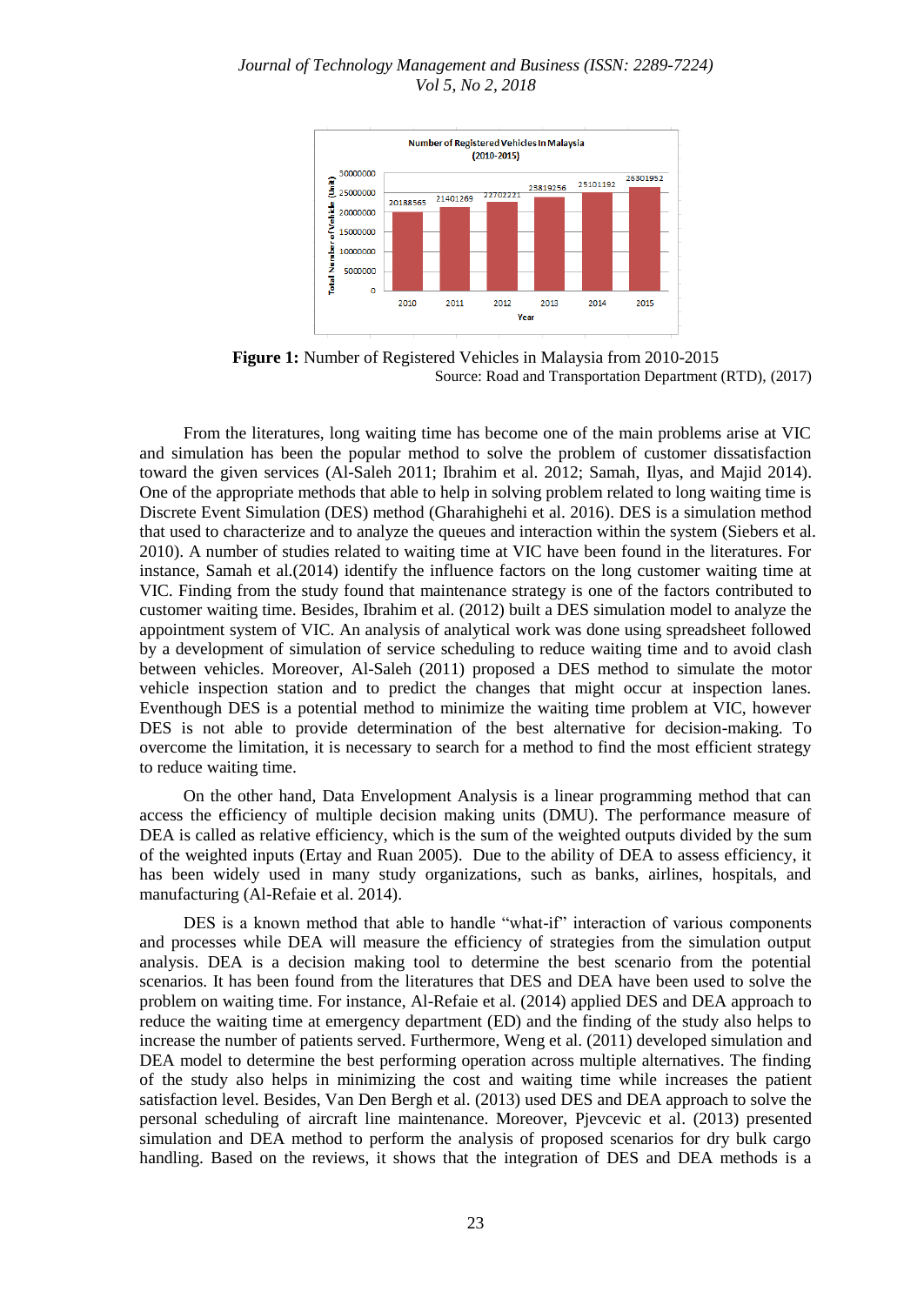beneficial method to to determine the most efficient strategy to reduce the problem of customer waiting time at VIC.

This paper consists of five sections. The next section provides the problem statement and the objective of the research followed by the research framework implemented. Lastly, the expected result is explained at the end of this paper.

### **2.0 Problem Statement**

One of the issues that related to long customer waiting time is on arrival issue, where the arrival rate is higher than the service rate. Generally, VIC received about 20 units of vehicles in an hour, but the average total vehicles that can be inspected are only 10 units. The sequence of VIC processes for this study is illustrated in Fig. 2. Customer arrives at VIC either through appointment or walk in. Upon arrival, the customer needs to make a registration and payment before queueing for the inspection processes. The VIC process end when the result of inspection is released.



**Figure 2:** Sequences of VIC processes

The waiting time in this study is the time spent by a customer, starting from the registration of vehicle until the inspection process end. Usually, the problem of long waiting time due to customer arrival factor happens when there are a lot of vehicles enter the VIC. Then, it will increase the queue before they receive services from vehicle examiner (VE). This issue will be critical especially if there are many vehicles that need to be inspected during the peak time. Besides, the unpunctuality of customer on service appointment will also contribute to long waiting time issue. When the problems happened, the customer waiting time will exceed 20 minutes and this phenomena will disturb the other customer waiting time.

In this study, there are four types of inspection processes that have been considered which are routine, re-routine, transfer ownership, and special. The description of every inspection processes are shown in Table 1. On the other hand, Fig. 3 shows the average of waiting time for different type of inspections for a normal month (non-festive month). It shows that the average waiting time for every inspection processes are above 30 minutes, which means they exceed the maximum KPI of the waiting time. Thus, the problem of long waiting time is confirmed arises at VIC and the future study need to be done to reduce the problem from continuing happened.

| Table 1: Types of Inspection Processes |  |  |  |
|----------------------------------------|--|--|--|
|----------------------------------------|--|--|--|

| Type of<br>Inspection        | Description                                                                                       |
|------------------------------|---------------------------------------------------------------------------------------------------|
| Routine                      | Half year inspection to ensure compliance with Road<br>Transport Act 1987 for commercial vehicle. |
| Re-routine                   | Re-routine is re-inspection after failing a part of<br>inspection.                                |
| <b>Transfer</b><br>Ownership | Prior to ownership transfer.                                                                      |
| Special                      | To determine roadworthiness of modified vehicle.                                                  |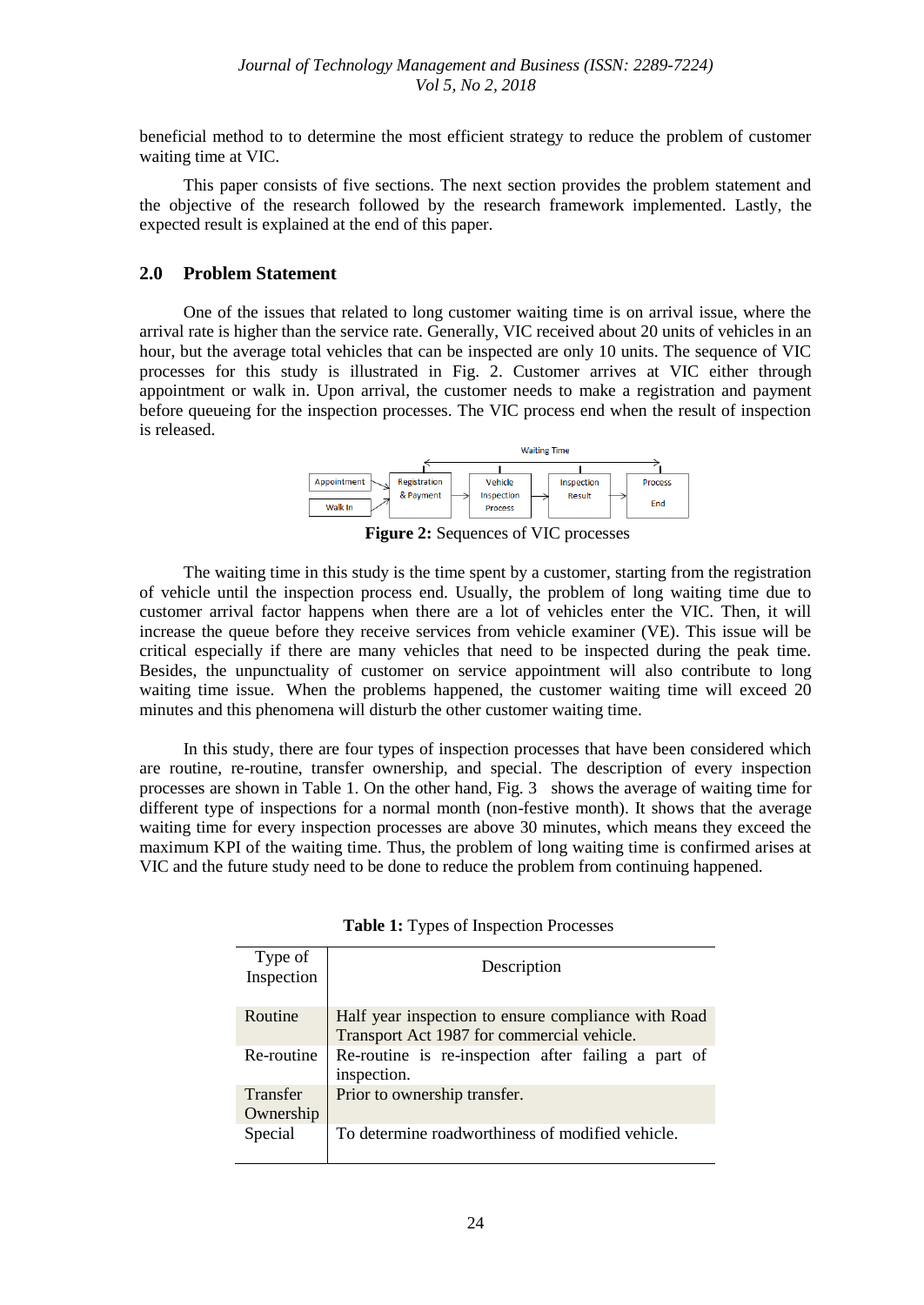

**Figure 3**: Average Waiting Time for Inspection Processes

#### **3.0 Objective**

The objective of this paper is to develop a framework of simulation-based DEA model to improve the waiting time of VIC. A real case study of vehicle inspection centre at Selangor is chosen and investigated using a proposed framework to assess the operational efficiency and increase the performance of VIC.

#### **4.0 Framework**

The framework of simulation-based DEA model consists of seven stages as shown in Fig. 4.



**Figure 4:** Framework of Study

The detail of every stage in this framework is described below:

#### **Stage 1: Problem Formulation**

The problem of this study is defined through the interview session with the branch manager and staff of VIC. Besides, the VIC operation and inspection activities at every lane and checkpoint are observed. From the interview and observation, the major cause of the long waiting time is identified. This factor will further investigate in this study.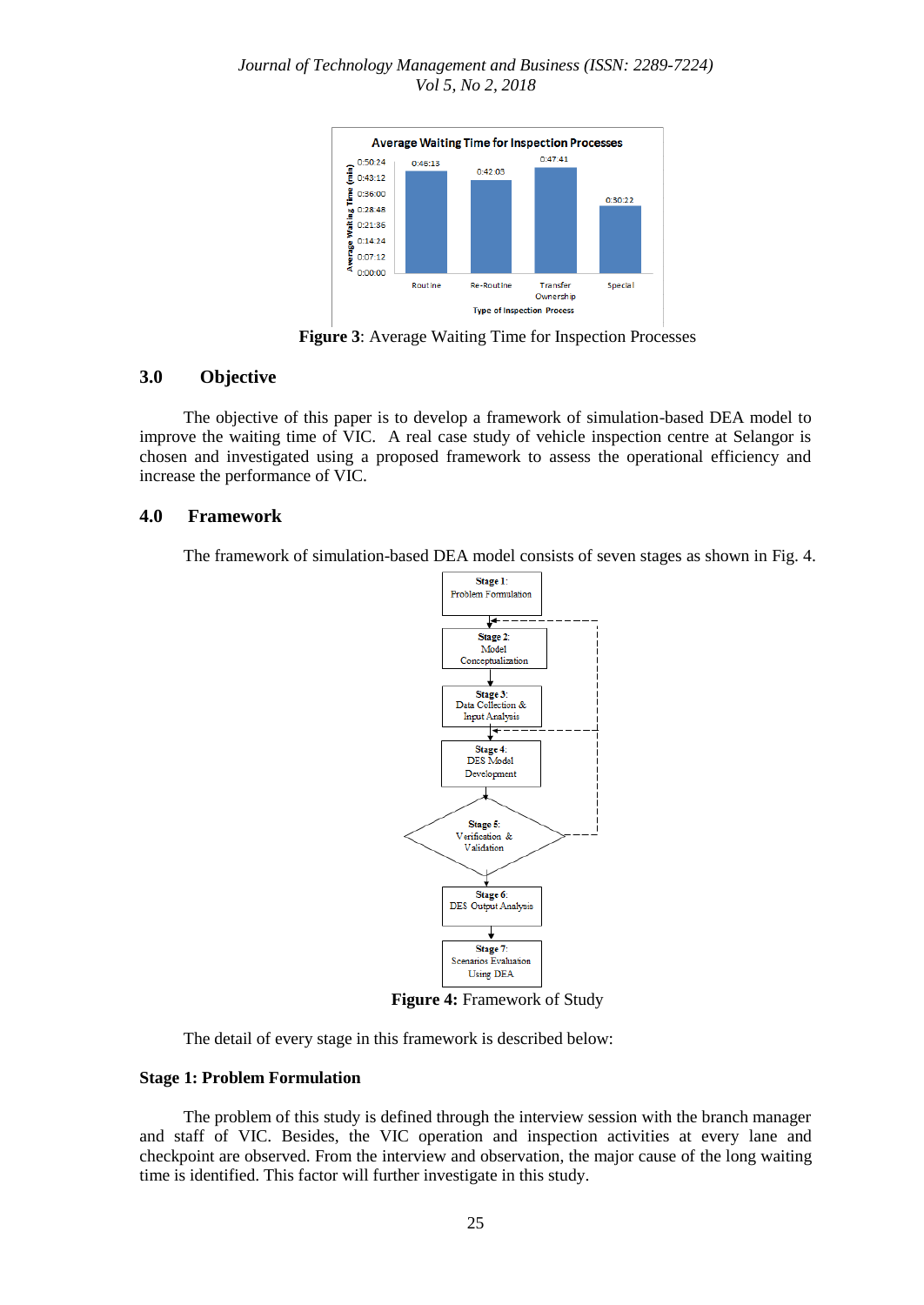#### **Stage 2: Model Conceptualization**

A sketch of a simple model of VIC is developed as a simplified representation of the real situation of VIC. The location, entities, arrival, and process of the VIC model will be identified.

#### **Stage 3: Data Collection**

The data needed for this study consist of primary and secondary data. The primary data are collected through interview sessions with VIC branch manager and staff. Besides, the observation of inspection operation and the layout of VIC, customer inter-arrival time and service time at the registration counter and inspection lane are conducted. Besides, the secondary data are collected from the past documents and records of VIC. The data needed for this study are (1) the flow of of operation (2) the layout of VIC Padang Jawa, (3) customer inter-arrival time and (4) service time of every inspection process. The data collected will be analysed and interpreted before developing the VIC simulation model.

### **Stage 4: DES Model Development**

The VIC model will build in stages until the model representing the real system of VIC using Arena simulation packages is produced. The suitable distribution to be included in the model for arrival and services will be generated using the Arena input analyzer.

### **Stage 5: Verification and Validation**

After DES model has been developed, the verification and validation process will be carried out. Verification concerns about the operation model to determine the model is performing correctly (Law and Kelton 1991). The simulation model will be run under a variety of input parameters and then the output will be checked either the reasonable produced. Meanwhile, validation is the process of determining whether the simulation model is accurately representing the real system (Law and Kelton 1991). For this study, VIC simulation model will be validated using expert opinion. This method needs expert opinion such as branch manager to verify the simulation model, whether it represents the process of the real VIC system.

# **Stage 6: Output Analysis**

After the simulation is run with some replications, the output analysis of the simulation model are collected and analysed. The current operation and current average waiting time of VIC is determined and analysed. Using what-if interaction, the different scenarios that could improve the performance and customer waiting time at VIC will be identified.

#### **Stage 7: Scenarios Evaluation Using DEA**

Next, based on the result obtain from DES model, DEA then is used to find the most efficient scenario to reduce the waiting time. Based on the DEA approach, the input and output of variable must be identified. In this study, the input is the number of vehicle arrives in an hour and the output is the average customer waiting time. The different scenario will be compared and the best scenario for the study will be determined. The model that will reduce the most waiting time will be proposed to the management of VIC.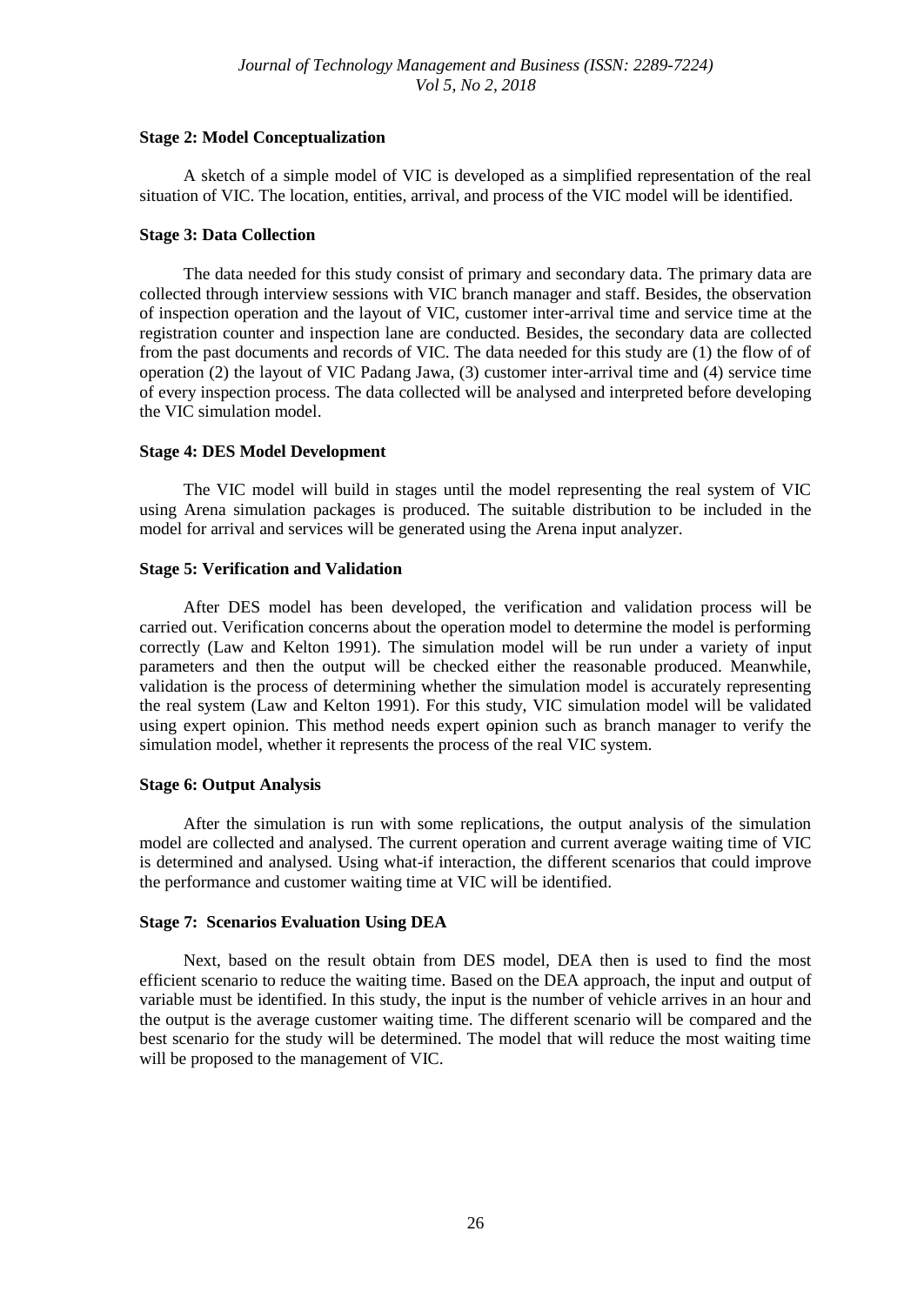# **5.0 Expected Result**

The expected outcomes from the framework are determined below.

- 1. The current operation of VIC will be identified.
- 2. A DES model of VIC will be developed.
- 3. The best scenario to improve the waiting time from the DEA method will be identified.

By implementing the framework, the current operation of VIC is hoped to be improved and the suitable strategy to reduce the customer waiting time will be determined at the end of the study.

# **Acknowledgement**

This study is based on work supported under Research Grant Scheme (FRGS-13570).